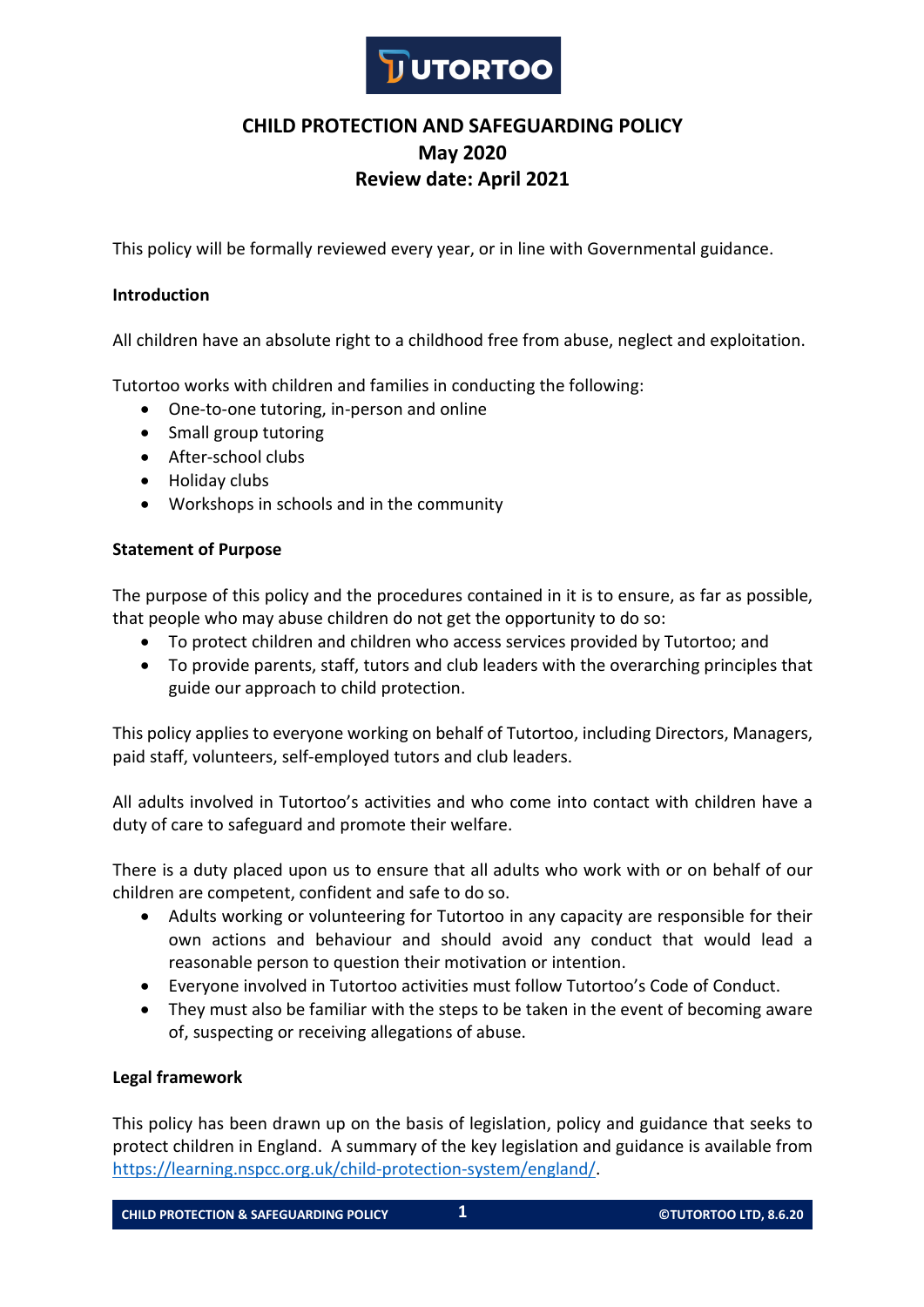We believe that:

- children and children should never experience abuse of any kind
- we have a responsibility to promote the welfare of all children and children, to keep them safe and to practise in a way that protects them

We recognise that:

- the welfare of the child is paramount
- all children, regardless of age, disability, gender reassignment, race, religion or belief, sex, or sexual orientation have a right to equal protection from all types of harm or abuse
- some children are additionally vulnerable because of the impact of previous experiences, their level of dependency, communication needs or other issues
- working in partnership with children, their parents, carers and other agencies is essential in promoting children's welfare

We will seek to keep children safe by:

- valuing, listening to and respecting them
- appointing a nominated child protection/safeguarding lead, a deputy child protection/safeguarding lead and a Director for safeguarding
- developing child protection and safeguarding policies and procedures which reflect best practice
- using our safeguarding procedures to share concerns and relevant information with agencies who need to know, and involving children, parents, families and carers appropriately
- creating and maintaining an anti-bullying environment and ensuring that we have a policy and procedure to help us deal effectively with any bullying that does arise
- developing and implementing an effective online safety policy and related procedures
- sharing information about child protection and safeguarding best practice with children, their families, staff, self-employed tutors and club leaders and volunteers
- recruiting staff, self-employed tutors and club leaders and volunteers safely, ensuring all necessary checks are made
- providing effective management for staff, self-employed tutors and club leaders and volunteers through supervision, support, training and quality assurance measures
- implementing a code of conduct for staff and volunteers
- using our procedures to manage any allegations against staff, self-employed tutors and club leaders and volunteers appropriately
- ensuring that we have effective complaints and whistleblowing measures in place
- ensuring that we provide a safe physical environment for our children, staff, selfemployed tutors and club leaders and volunteers, by applying health and safety measures in accordance with the law and regulatory guidance
- recording and storing information professionally and securely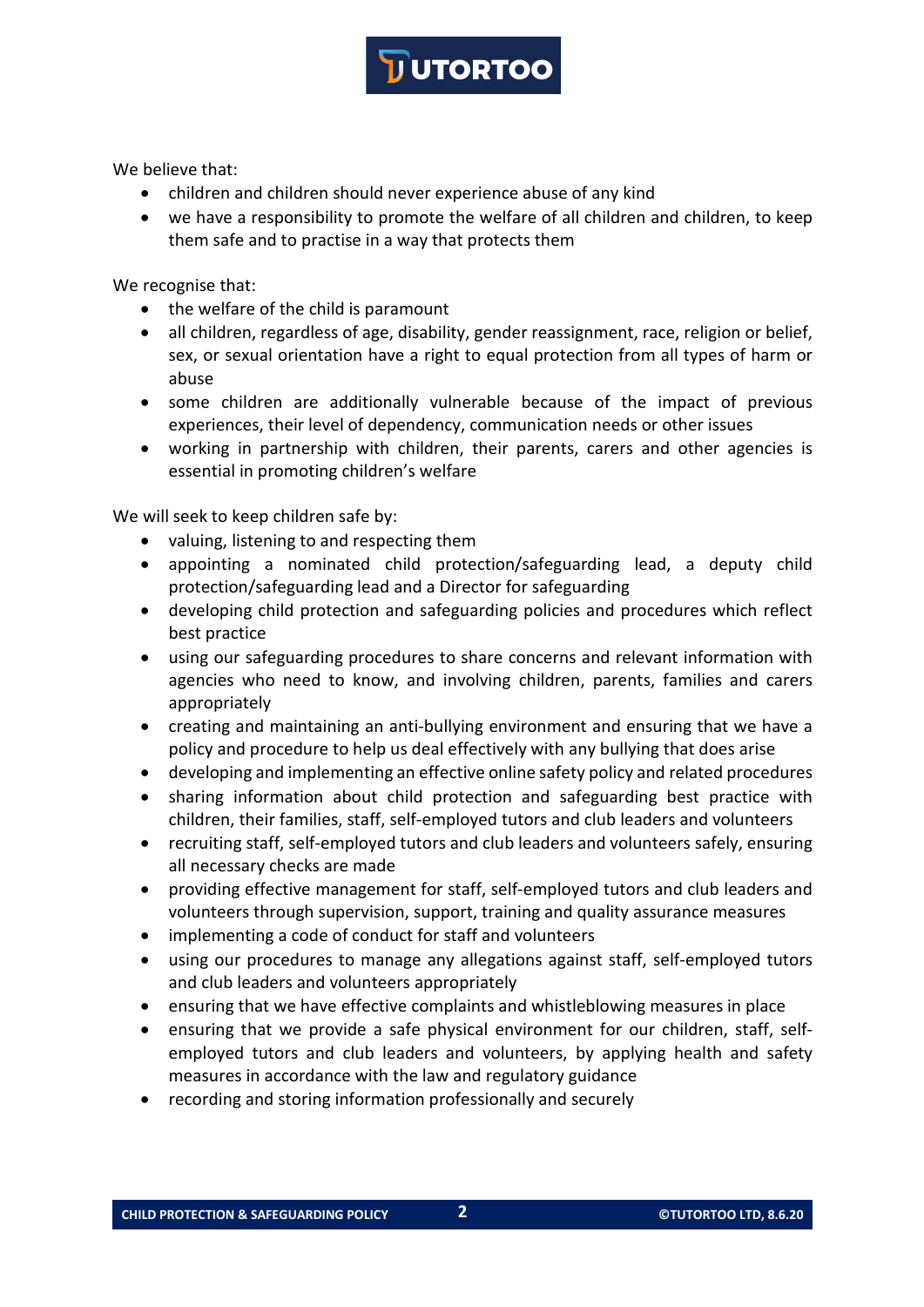

### **Key Definitions and Legal Concerns**

### **Legal background**

The practices and procedures within this policy are based on the principles contained within UK legislation and Government Guidance and have been developed to complement Strategic Partnership Board policy and procedures. They take into consideration:

- Human Rights Act of 1998
- Children Act 1989
- Sexual Offences Act of 2003
- Children Act 2004
- Serious Crime Act 2015
- Working Together to Safeguard Children 2018
- Keeping Children Safe in Education 2019
- Data Protection Act of 2018

#### **Definitions**

- Child—In England, Northern Ireland and Wales a child is someone under the age of eighteen whether living with their families, in state care, or living independently (Working Together to Safeguard Children 2018).
- Safeguarding and promoting the welfare of children—Protecting children from maltreatment, preventing harm to children's health or development, ensuring children grow up with the provision of safe and effective care, and taking action to enable children to have the best outcomes.
- Abuse—A form of maltreatment of a child. Somebody may abuse or neglect a child by inflicting harm or by failing to act to prevent harm. Children may be abused in a family or in an institutional or community setting by those known to them or, more rarely, by others. Abuse can take place wholly online, or technology may be used to facilitate offline abuse. They may be abused by an adult or adults or by another child or children. Abuse is defined as:
	- o Physical Abuse: physical injury to a child where there is knowledge, or a reasonable suspicion, that their injury was inflicted or knowingly not prevented.
	- $\circ$  Neglect: the persistent or severe neglect of a child that results in serious impairment of the child's health or development (both physical and mental).
	- o Emotional Abuse: the persistent or severe emotional ill-treatment of a child which has severe adverse effect on the behaviour and emotional development of that child.
	- $\circ$  Sexual Abuse: the involvement of dependent, developmentally immature children and adolescents in sexual activities they do not truly comprehend, to which they are unable to give informed consent.
	- o Extremism: a vocal or active opposition to fundamental human values, including democracy, the rule of law, individual liberty and mutual respect and tolerance of different faiths and beliefs.
	- $\circ$  Grooming: when someone builds an emotional connection with a child or a child to gain their trust for the purposes of sexual abuse or exploitation.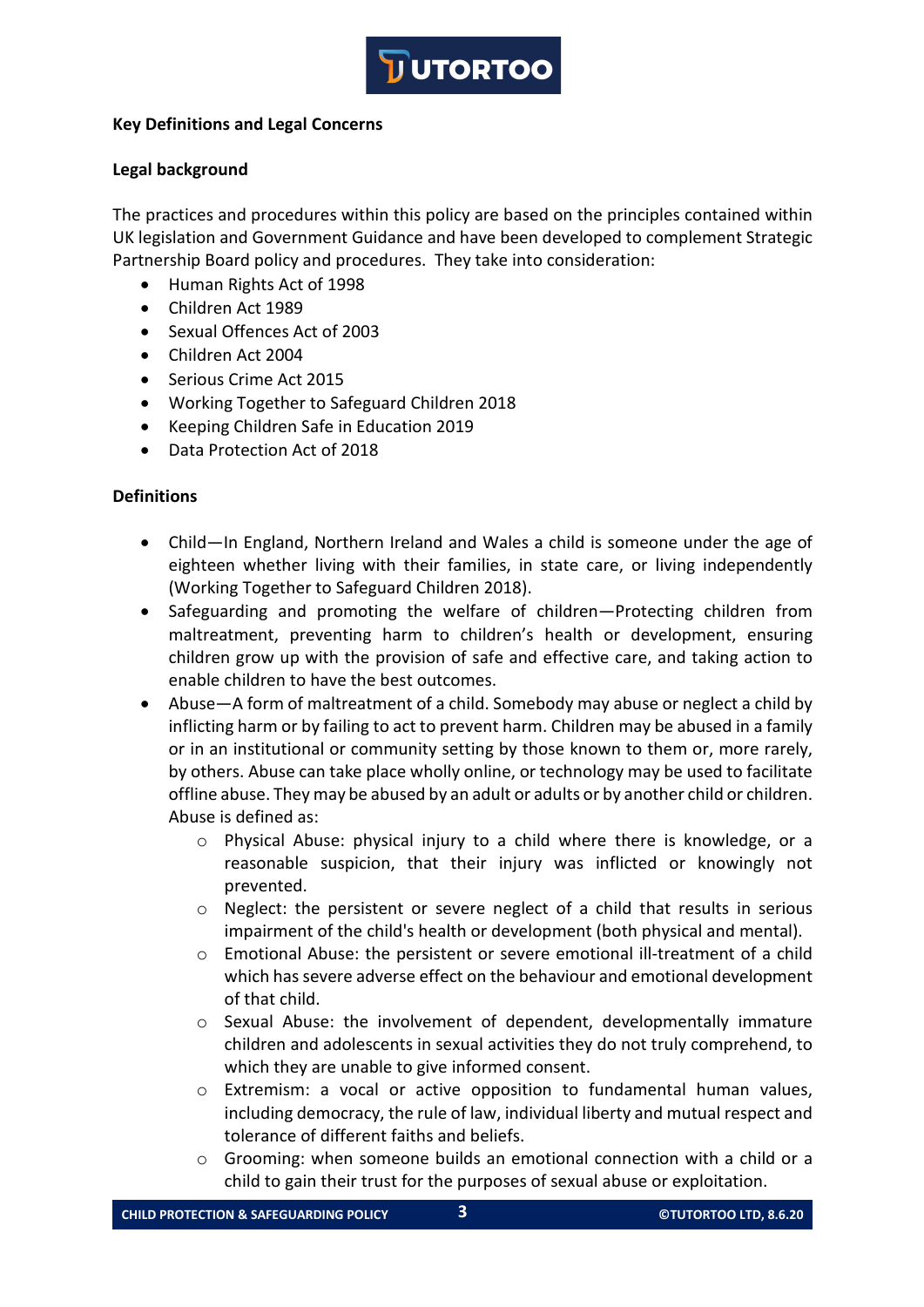- o Self-Abuse: any means by which a child seeks to harm themselves. This can take lots of physical forms, including cutting, bruising, scratching, hair-pulling, poisoning, overdosing and eating disorders.
- Poor practice—When an adult's or another child's behaviour is inappropriate and may be causing distress to a child or child, or any behaviour which contravenes the principles of this document. Where poor practice is serious or repeated this could also constitute abuse and should be reported immediately. Unacceptable examples include:
	- o use of excessive, physical or humiliating punishments
	- o failure to act when you witness possible abuse or bullying
	- $\circ$  spending excessive amounts of time alone with children away from others
	- o whilst not engaged in tutoring inviting or allowing a child into your home where they will be alone with you
	- o engaging in rough, physical or sexually provocative activity
	- o allowing children to use inappropriate language unchallenged
	- o making sexually suggestive comments even in fun
	- o reducing a person to tears as a form of control
	- $\circ$  allowing allegations made by a child to go unchallenged, unrecorded or not acted upon
	- o doing things of a personal nature for children that they can do for themselves
- Safeguarding concern—Any situation when there is information that a child or an adult at risk has been harmed, or is at risk of being harmed, by their own or someone else's behaviour.
- Safeguarding allegation—If the information identifies the involvement of an employee or self-employed tutor of Tutortoo this will be known as a 'safeguarding allegation'. This will apply where a person in connection with Tutortoo has:
	- o behaved in a way that has harmed a child, may have harmed a child, or behaved in a way that might lead to a child being harmed
	- o possibly committed or is planning to commit a criminal offence against a child or related to a child
	- o behaved towards a child in a way that indicates they are, or would be, unsuitable to work with children

### **Procedures**

The following procedures detail how Tutortoo will respond if:

- there is any suspicion that a child is suffering abuse
- a child makes a disclosure or reports that they, or someone else, has been abused
- the behaviour of an adult or child towards a child gives them cause for concern
- they identify a breach of the Safeguarding Code of Conduct
- to detail the action that will be taken by the Designated Safeguarding Officer when a safeguarding concern is reported

Everyone working with Tutortoo in any capacity where they have any contact with children will be provided with a copy of this policy and must sign to say that they have received it, read and have understood and familiarised themselves with the content.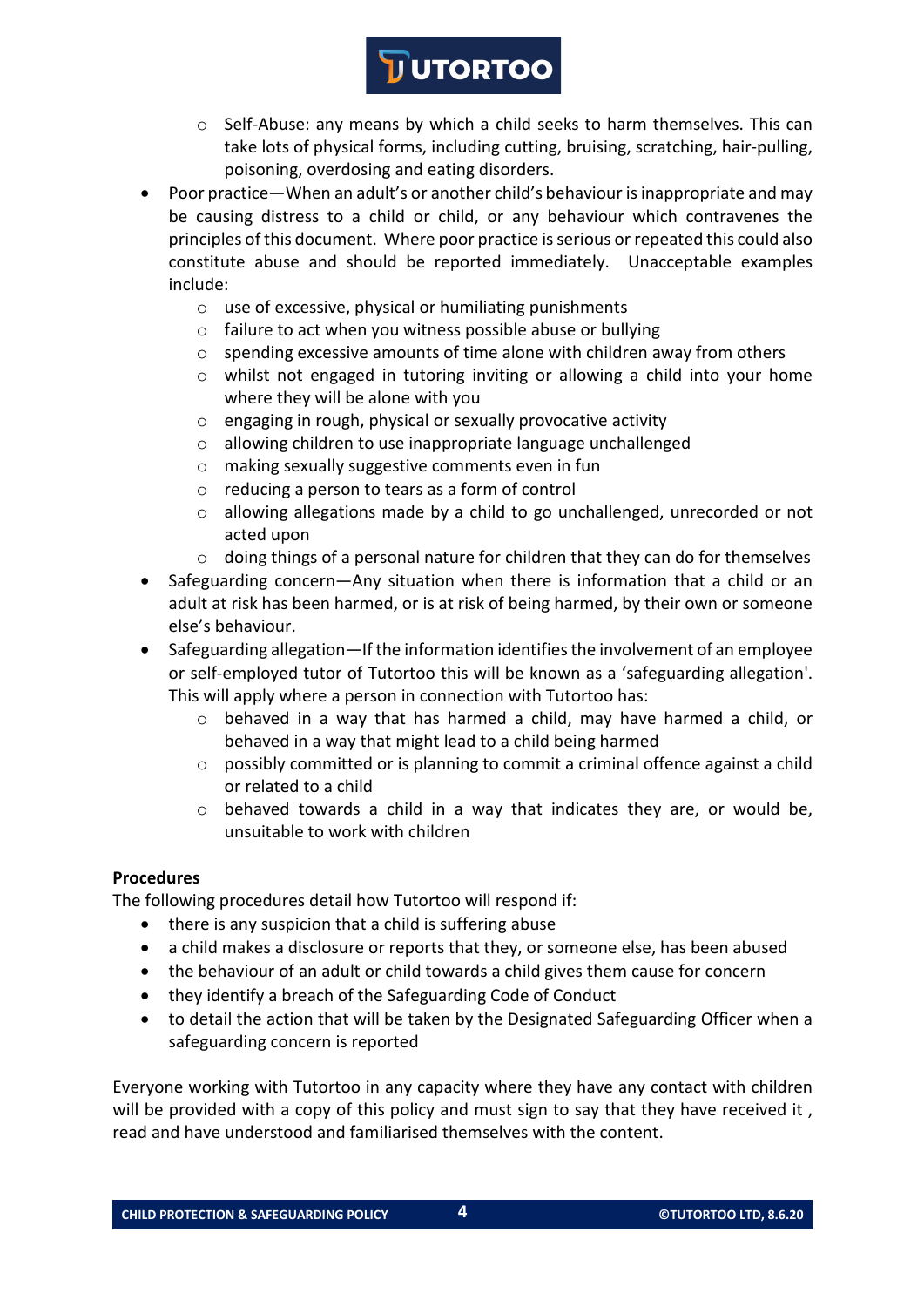When a child discloses abuse to an employee, self-employed tutor or club leader at Tutortoo, the employee, self-employed tutor or club leader shall:

- 1. Allow the child to speak without interruption, encouraging them to tell you only what they feel comfortable telling you, and be accepting and be non-judgemental about what is said. Do not ask investigative or leading questions of any kind.
- 2. Advise the child that you will offer support, but that you MUST pass what they tell you and are not able to keep anything they tell you confidential.
- 3. If they refuse to tell you anything unless you promise to keep it a secret, inform them that you want to help and that there is one person you have to tell. If they then refuse to tell you any more, please respect their decision and report this incident.
- 4. Ensure that the child is not immediately at risk of any further abuse.
- 5. Immediately after a disclosure, contact the Designated Safeguarding Officer at Tutortoo.
- 6. Report the facts as you know them/ or understand them, including the pupil's name and the account given to you by the child using the words that they used as well as including any other information your feel is relevant.
- 7. Provide this detailed information to the Designated Safeguarding Officer at Tutortoo as soon as you are able.
- 8. Tutortoo shall retain a copy of all such notifications in accordance with GDPR guidelines.

When an employee, self-employed tutor or club leader suspects abuse but it has not been disclosed by the child, the employee, self-employed tutor or club leader shall:

- Not discuss their suspicions with the child in question or conduct any form of investigative work.
- Report the facts as they know them/ or understand them, including the child's name and the account given to you by the child using the words that they used as well as including any other information your feel is relevant.
- Provide this detailed information to the Designated Safeguarding Officer at Tutortoo as soon as they are able.
- Tutortoo shall retain a copy of all such notifications in accordance with GDPR guidelines.

When dealing with the personal data of children (including names, grades and school), employees, self-employed tutors or club leaders of Tutortoo shall handle all information with sensitivity and confidentiality and in accordance with GDPR guidelines. The information should be kept securely and not be made available to others without the authority of Tutortoo.

# **Actions to be taken**

In all cases related to child protection and safeguarding, the main procedure is to treat the allegation seriously, in strict confidence and immediately contact the Tutortoo Designated Safeguarding Officer. In the event of Tutortoo's Designated Safeguarding Officer being contacted the following protocol will be followed:

• All serious concerns must be referred to statutory agencies.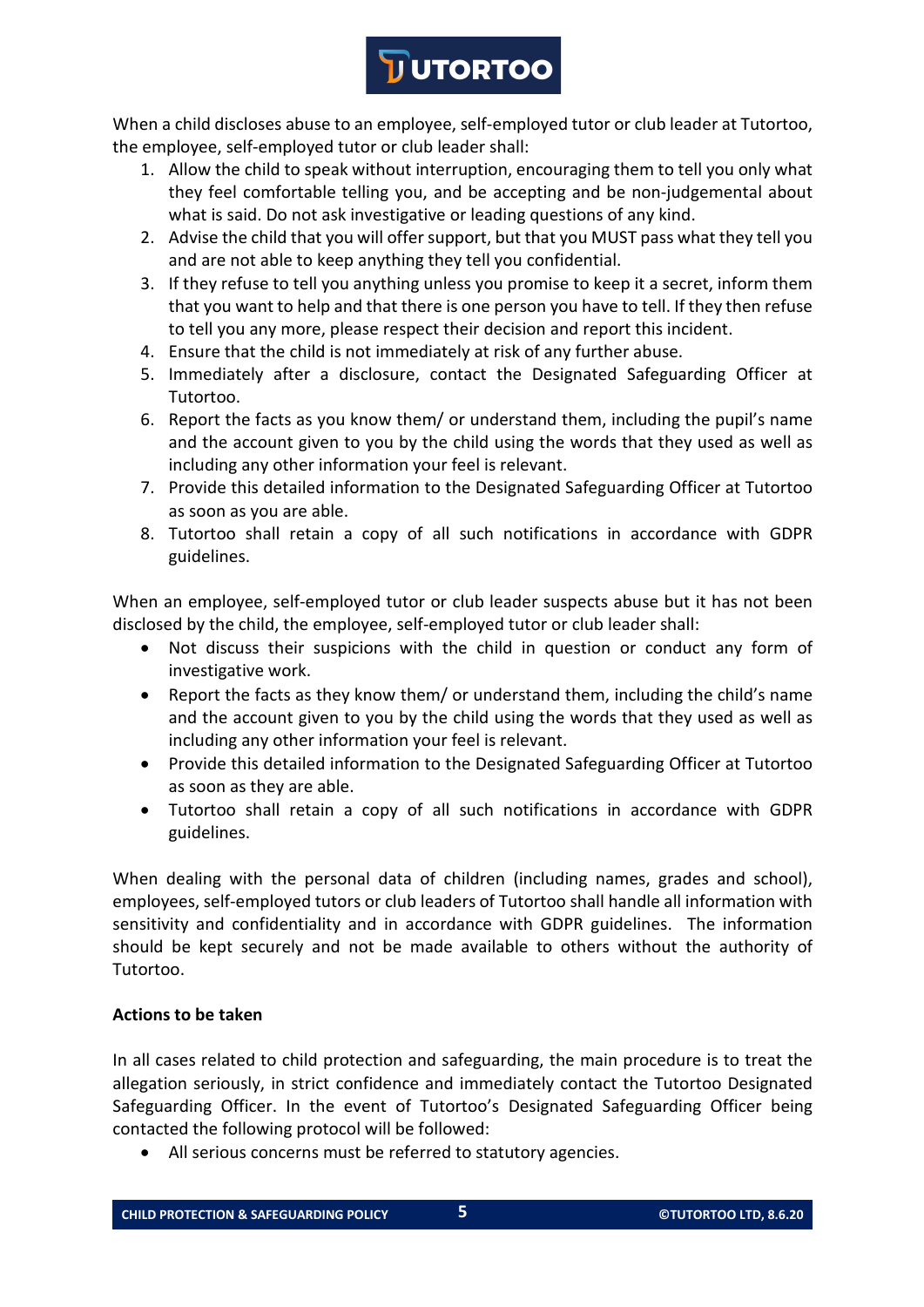- Where the concern or allegation is about an employee or self-employed tutor or club leader, this just like all other concerns must be reported to the Designated Safeguarding Officer. If they consider the concern to be serious, for example potentially child abuse or a crime they must report the incident to the Local Authority Designated Officer or the Police.
- When a safeguarding concern or poor practice has been identified concerning a specific child (unless informing them will put the child at further risk or the concern is about the parents/guardians/carers) the parents/guardians/carers of that child should be notified. Where the Designated Safeguarding Officer has reported the incident to the statutory authority's advice should be sought from them regarding this duty before notifying the parents/guardians/carers.
- Remember it is not the responsibility of an employee, self-employed tutor, selfemployed club leader or anyone assisting in their activities with children, to decide if child abuse is occurring or investigate, but it is their responsibility to act on any concerns by reporting them to the appropriate agency.
- Report concerns that you have to the Designated Safeguarding Officer. Any member of staff can contact the Designated Safeguarding Officer for advice, support or guidance. This must be done immediately. If there is a suspicion of immediate danger to the child, contact 999.
- If a member of the public, parent/guardian, police or Local Authority Services reports a safeguarding concern to Tutortoo then the matter must be referred to the Designated Safeguarding Officer for assessment no later than the next working day.
- If for any reason the Designated Safeguarding Officer cannot be contacted, the following organisations can be contacted for advice:
	- o Concern about a child—Contact the Local Authority Children Services or the **BSPCC**
	- $\circ$  Local Police  $-$  Call 101 for non-emergency referrals, 999 for emergency response.

# **Recording the incident**

It is important that you keep an accurate written record of any safeguarding concern that you have or that someone raises with you. Your written record must:

- be made as soon as possible after the event/concern is raised;
- contain the date, time, people present, anything said (verbatim if possible);
- detail the behaviour and demeanour of the person disclosing the safeguarding issue.
- detail any action you have taken (for example how you have reduced risk or whether you have referred the matter to the Designated Safeguarding officer);
- be a factual account of what has happened;
- be accurate and comprehensive
- do not record any opinion about what has happened. You are not there to judge or ascertain whether what you are being told is correct.

You should record your concern(s) on Tutortoo Safeguarding Report Form. Once you have recorded your concerns you should sign and date the report or record the date and time the concern was recorded on the report. All Safeguarding Reports must be emailed to the Designated Safeguarding Officer.

**CHILD PROTECTION & SAFEGUARDING POLICY 6 ©TUTORTOO LTD, 8.6.20**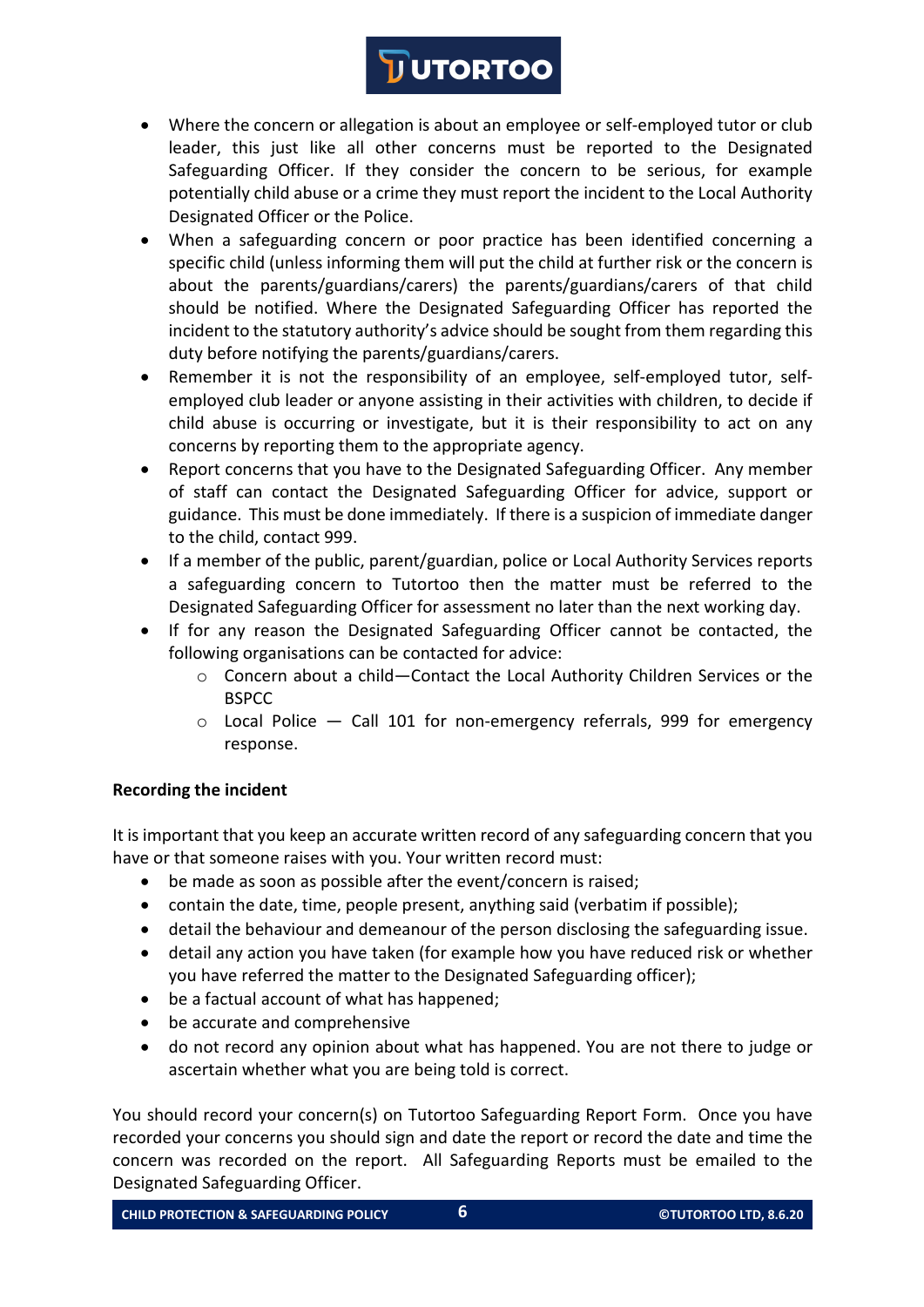#### **Photographs and filming**

Children, and their parents/carers, have the right to decide whether their images are taken and how they are used, regardless of age, disability, gender reassignment, race, religion or belief, sex or sexual orientation and have the choice to opt out.

Children, and their parents/carers, will be asked to provide written consent before images are taken and will be specifically informed for what purpose the images will be used prior to giving their consent and how the images will be stored.

We understand the risks of sharing images, particularly online, so will reduce these risks by only using images of children in appropriate clothing, avoiding full face and body shots, only using first names and using images that positively reflect the child's involvement in the activity they are participating in for the photos or filming.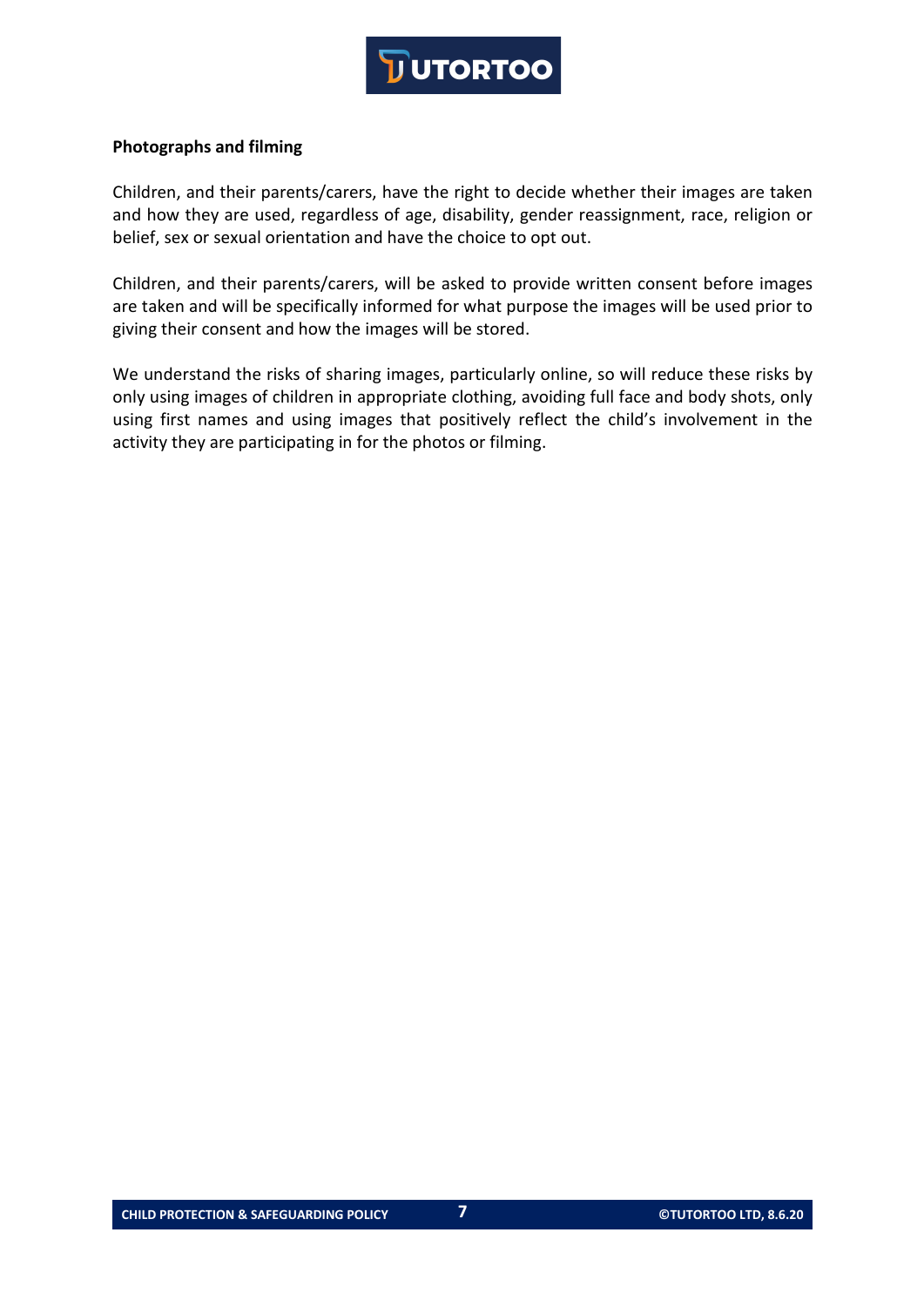

# **Recruitment and Training**

Tutortoo maintains a high standard in recruiting staff, self-employed tutors and club leaders.

All self-employed tutors and club leaders must either:

- have an existing enhanced DBS check not more than 2 years old verified by a member of Tutortoo staff, with the disclosure number and date of issue recorded, along with photographic ID and original certificate seen by Tutortoo staff ; or
- arrange with Tutortoo to have a new enhanced DBS check processed by Tutortoo. Where a new enhanced DBS is obtained, the self-employed tutor or club leader must register with the Update Service. Once on the Update Service, Tutortoo will conduct an annual check with the Update Service of all self-employed tutors and club leaders on their roster.
- Tutors who have not shown an original DBS certificate to Tutortoo staff must not be working and accessing children through Tutortoo.

Tutortoo employees, self-employed tutors and club leaders receive a copy of this policy as part of their induction and sign to confirm they have read it, familiarised themselves with the contents and understand the contents contained in it.

The original DBS forms must be seen by Tutortoo staff management before employment starts.

### **Recruitment of ex-offenders**

- 1. As an organisation assessing applicants' suitability for positions that are included in the Rehabilitation of Offenders Act 1974 (Exceptions) Order using criminal record checks processed through the Disclosure and Barring Service (DBS), Tutortoo complies fully with the Code of Practice and undertakes to treat all applicants for positions, whether paid or voluntary, fairly.
- 2. Tutortoo undertakes not to discriminate unfairly against any subject of a criminal record check on the basis of a conviction or other information revealed.
- 3. Tutortoo will only ask an individual to provide details of convictions and cautions that Tutortoo is legally entitled to know about. Where a DBS certificate at either standard or enhanced level can legally be requested (where the position is one that is included in the Rehabilitation of Offenders Act 1974 (Exceptions) Order 1975 as amended) and where appropriate Police Act Regulations (as amended), Tutortoo can only ask an individual about convictions and cautions that are not protected.
- 4. Tutortoo is committed to the fair treatment of its staff, volunteers, potential staff or users of its services, regardless of race, gender, religion, sexual orientation, responsibilities for dependants, age, physical/mental disability or offending background.
- 5. Tutortoo makes this written policy on the recruitment of ex-offenders available to all DBS applicants at the outset of the recruitment process.
- 6. Tutortoo actively promotes equality of opportunity for all with the right mix of talent, skills and potential and welcome applications from a wide range of candidates, including those with criminal records. Tutortoo selects all candidates, at all stages of the recruitment process, based on their skills, qualifications and experience.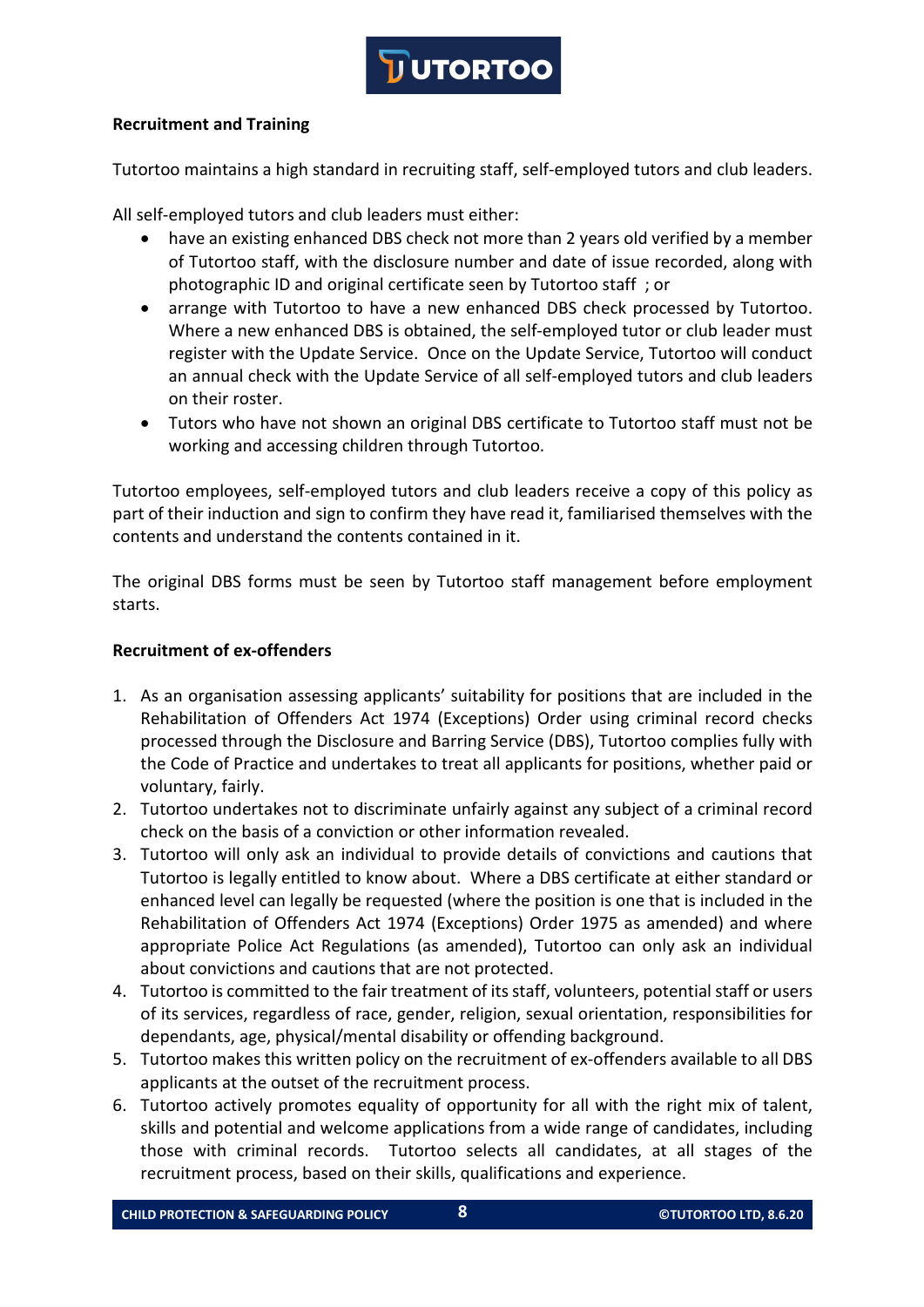- 7. Tutortoo staff, volunteers, self-employed tutors or club leaders work with young people in their homes, in schools and other locations, in regulated activities. Therefore, an application for a criminal record check is submitted to DBS as it is proportionate and relevant to all roles.
- 8. Tutortoo ensures that all staff involved in the recruitment process have been suitably trained to identify and assess the relevance and circumstances of offences. Tutortoo also ensures that they have received appropriate guidance and training in the relevant legislation relating to the employment of ex-offenders, e.g. the Rehabilitation of Offenders Act 1974. Tutortoo also ensures that there is a named member of staff to whom all other staff can refer to for further advice and guidance, and to act as the final arbiter in recruitment decisions.
- 9. At interview, or in a separate discussion, Tutortoo ensures that an open and measured discussion takes place on the subject of any offences or other matter that might be relevant to the position. Failure to reveal information that is directly relevant to the position sought during the application process, which is subsequently disclosed in an enhanced DBS check, could lead to withdrawal of an offer of employment, contract or voluntary position.
- 10. If an offer is subsequently made, Tutortoo will share any relevant information with the relevant stakeholders, eg parents or schools where appropriate. This sharing of information will only take place with the explicit permission of the individual seeking the position.
- 11. Tutortoo makes every subject of a criminal record check submitted to DBS aware of the existence of the Code of Practice and makes a copy available on request.
- 12. Tutortoo will discuss any matter revealed on a DBS certificate with the individual seeking the position before withdrawing a conditional offer of employment, contract or volunteering.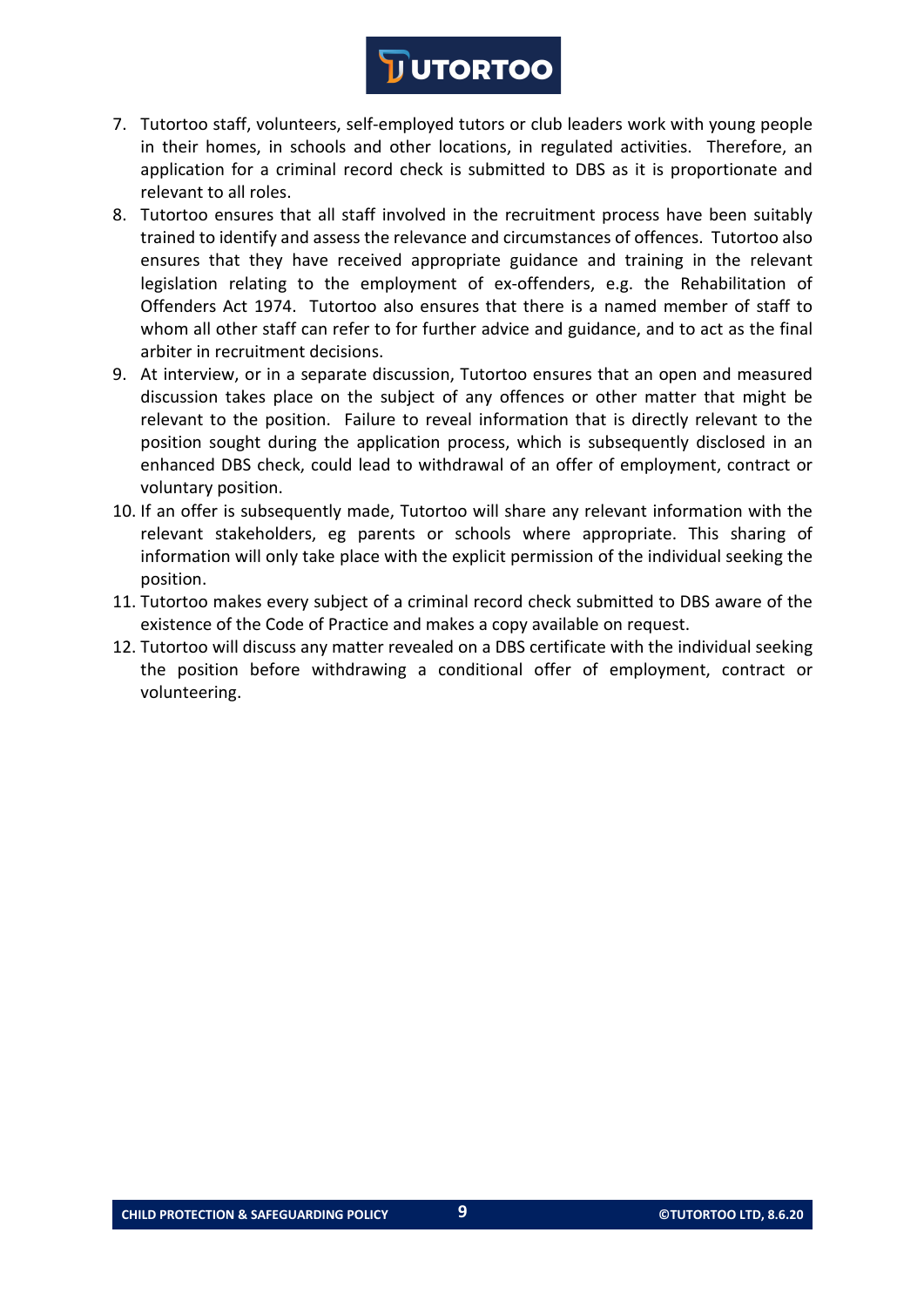

# **Code of Conduct**

All adults coming into contact with children and children through Tutortoo's work must comply with this Child Protection and Safeguarding Children Policy and this Code of Conduct at all times.

You must:

- Treat all children with respect.
- Work in an open and transparent way
- Avoid being alone with a child or cause someone else to be alone with a child because of your actions e.g. being late. If alone in a room with children keep the door open at all times. Sit on another side of the table. Inform another person you are with the child
- Remember that someone else might misinterpret your actions, no matter how well intentioned so always be transparent in every action and behaviour done with children.
- Be aware that any physical contact with a child can be misinterpreted and should always be avoided. Shaking hands in a public setting is considered acceptable.
- Be aware that social networking sites are in the public domain if not protected by privacy settings. Privacy settings must be activated so that children would not be able to access your online profiles and if any information about you is in the public domain and brings Tutortoo into disrepute your employment with could be compromised.
- Block any children that approach you online and inform Tutortoo's Designated Safeguarding Officer immediately.
- Recognise that special caution is required when discussing sensitive issues with children.
- Challenge unacceptable behaviour and report all allegations/suspicions of abuse to the Tutortoo's Designated Safeguarding Officer.
- Operate within Tutortoo's procedures in the event of any disclosure/concern raised by any child.
- Raise any questions or concerns about child protection or safeguarding with Tutortoo's Designated Safeguarding Officer without delay, or if unsure of a school's procedure, information should be sought from school staff.
- Be aware of your own safety and security. Always have a mobile phone charged and available to you but not out and visible during tutoring or club sessions. Ensure that sessions are logged on the CRM system before they occur so that the branch office has a record of where you should be.
- Record the time and date of each session and complete the session report with appropriate notes about how the session has gone.

You must not:

- Enter the house alone to tutor a child without a parent/carer of the child being present.
- Promise confidentiality to children in any situation.
- Seek out or add children on any personal or professional social networking site.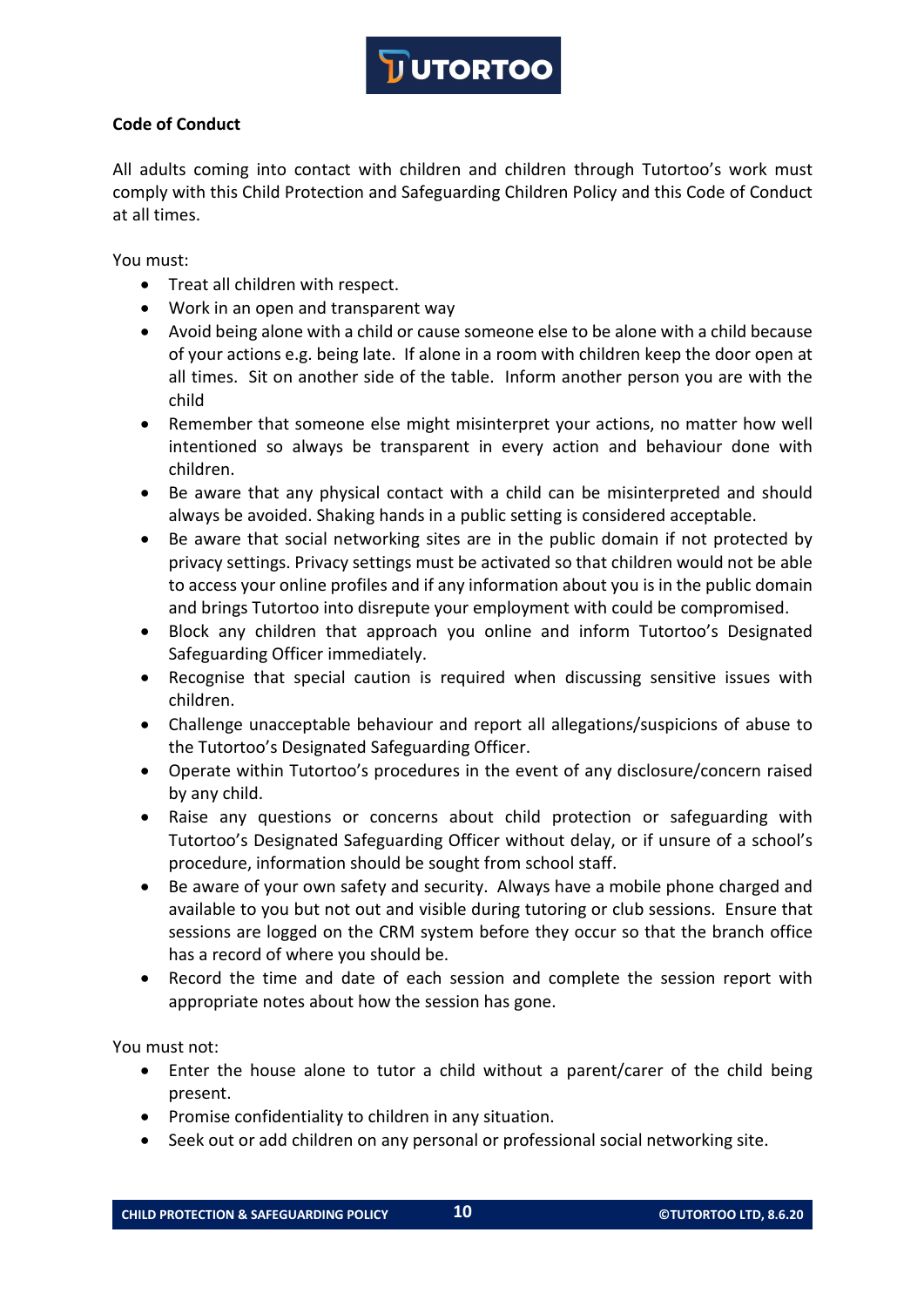- Respond to any online communication from a child, for example on a social networking site.
- Share any personal contact details (including email addresses, telephone numbers, addresses or any other contact information) with children, or, seek out their personal contact details.
- Arrange to meet a child outside (offline & online) of the allocated tutoring time, unless on the school premises and with the prior knowledge of a member of staff.
- Act in a manner that excludes the children you are working with.
- Make suggestive or derogatory remarks in front of children.
- Have inappropriate physical contact or verbal contact with children.
- Show favouritism to any individual.
- Be under the influence of alcohol or other substances when working on activities involving children.
- Take photographs of children.

### **Upholding this code of behaviour**

You should always follow this code of behaviour and never rely on your reputation or that of our organisation to protect you. If you have behaved inappropriately you will be subject to our disciplinary procedures. Depending on the seriousness of the situation, you may be asked to leave Tutortoo. We may also need to make a referral to statutory agencies such as the police and/or the local authority child protection services. If you become aware of any breaches of this code, you must report them to the Designated Safeguarding Officer immediately. If necessary, you should follow the whistle-blowing procedure and child protection/safeguarding procedures.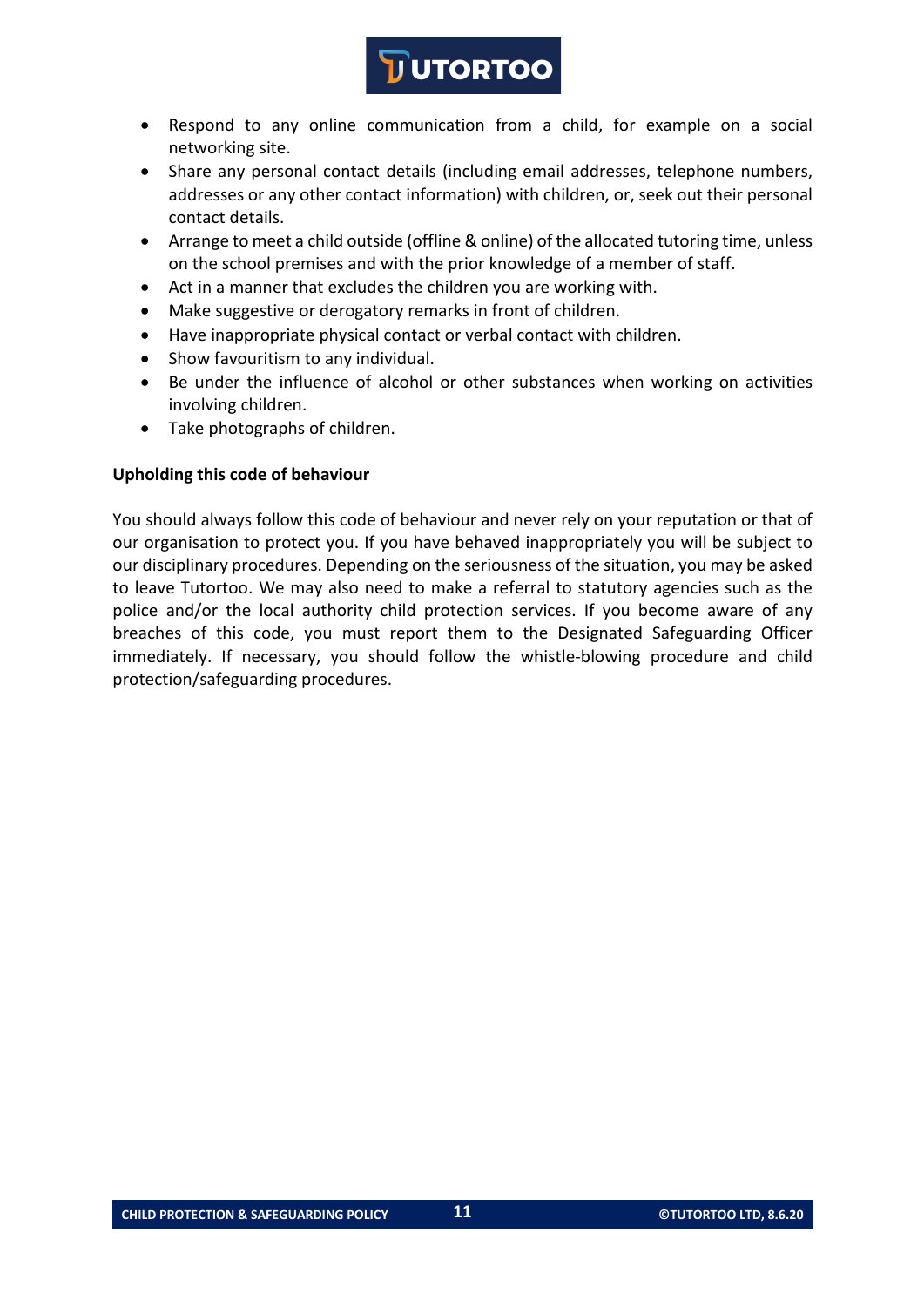

# **Online Safety**

The internet provides everyone with opportunities but it can also present risks and challenges. Children should be able to use the internet for education and personal development, but safeguards need to be in place to ensure they are kept safe at all times.

- We have a duty to ensure that all children and adults involved in our organisation are protected from potential harm online.
- We have a responsibility to help keep children safe online, whether or not they are using Tutortoo's network and devices.
- All children, regardless of age, disability, gender reassignment, race, religion or belief, sex or sexual orientation, have the right to equal protection from all types of harm or abuse.
- Working in partnership with children, their parents, carers and other agencies is essential in promoting children's welfare and in helping children to be responsible in their approach to online safety.

We will seek to keep children safe by:

- appointing an online safety coordinator
- providing clear and specific directions to staff, self-employed tutors, club leaders and volunteers on how to behave online through our behaviour code for adults
- supporting and encouraging the children using our service to use the internet, social media and mobile phones in a way that keeps them safe and shows respect for others
- supporting and encouraging parents and carers to put safeguarding filters in place to keep their children safe online
- developing clear and robust procedures to enable us to respond appropriately to any incidents of inappropriate online and offline behaviour, whether by an adult or a child
- reviewing and updating the security of our information systems regularly
- ensuring that usernames, logins, email accounts and passwords are used effectively
- ensuring personal information about the adults and children who are involved in our organisation is held securely and shared only when appropriate
- ensuring that images of children and families are used only after their written permission has been obtained from parent and carers, and only for the purpose for which consent has been given
- providing supervision, support and training for staff and volunteers about online safety
- examining and risk assessing any social media platforms and new technologies before they are used within the organisation

If online abuse occurs, we will respond to it by:

- having clear and robust safeguarding procedures in place for responding to abuse (including online abuse)
- providing support and training for all staff and volunteers on dealing with all forms of abuse, including bullying/cyberbullying, emotional abuse, sexting, sexual abuse and sexual exploitation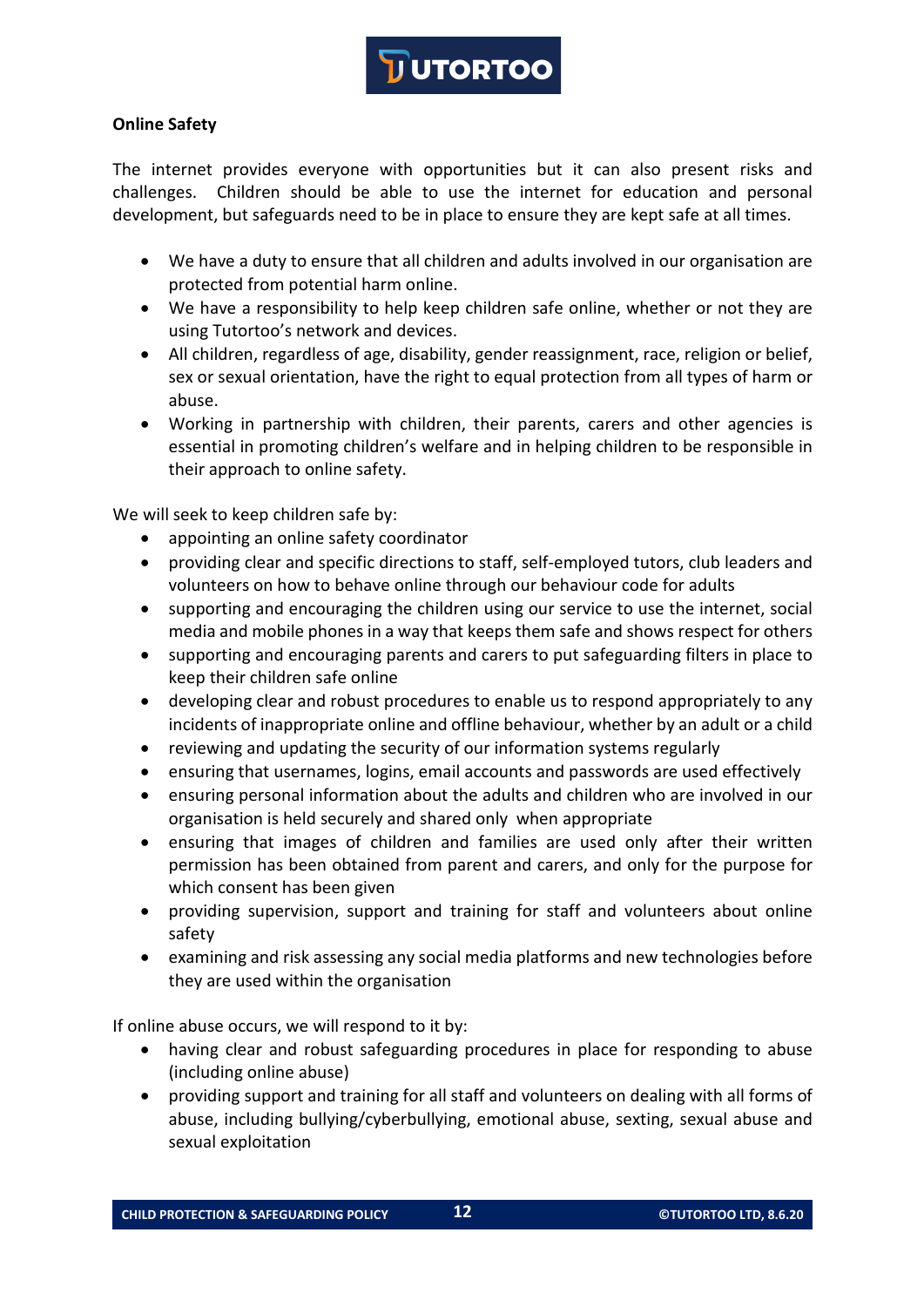# • making sure our response takes the needs of the person experiencing abuse, any bystanders and our organisation as a whole into account

**DUTORTOO** 

• reviewing the plan developed to address online abuse at regular intervals, in order to ensure that any problems have been resolved in the long term

Our aim is also to safeguard children whilst they are within any tutoring session, club or workshop setting with us.

#### **Roles and Responsibilities of persons providing online tutoring The Tutor**

Any self-employed tutor of Tutortoo must:

- Ensure that their environment does not display any inappropriate images or documentation capable of being viewed by the student or parent/responsible adult when conducting a session.
- Treat students fairly and without prejudice or discrimination; students who have a disability or come from a minority ethnic or cultural group can easily become victims of discrimination and prejudice which may be harmful to the student's well-being.
- Always ensure language is appropriate and not offensive or discriminatory.
- Ensure any contact with the student is appropriate to their role as a tutor and confined to the relevant online session.
- Not make any inappropriate suggestions to a student.
- Not send unsolicited communications to the student or parent/responsible adult.
- Value and take students' contributions seriously and ensure that students value and respect each other's contributions.
- Report any dispute with a student or parent/responsible adult to Tutortoo, in accordance with the safeguarding procedures outlined in this policy.
- Report any inappropriate behaviour or illegal activity identified within an online session by the student or third party, in accordance with procedures set out in safeguarding procedures.
- Ensure that a parent/responsible adult is present during an online session.

# **The Student**

The student must:

- Treat the tutor with respect and fairness, and not subject them to abusive behaviour or language.
- Value and respect the contributions of others students when working in groups.
- Not make any improper suggestions to the tutor.
- Have no inappropriate communication with the tutor outside the online session.
- Report any dispute with a tutor to a parent/responsible adult in accordance with our safeguarding procedures.

# **Parent/Responsible adult**

The parent/responsible adult must:

- Ensure the student is fully aware of the Tutortoo Safeguarding Policy and their right to be safe and report concerns they have to a trusted adult immediately.
- Always be responsible for the supervision, behaviour and welfare of the student during the session.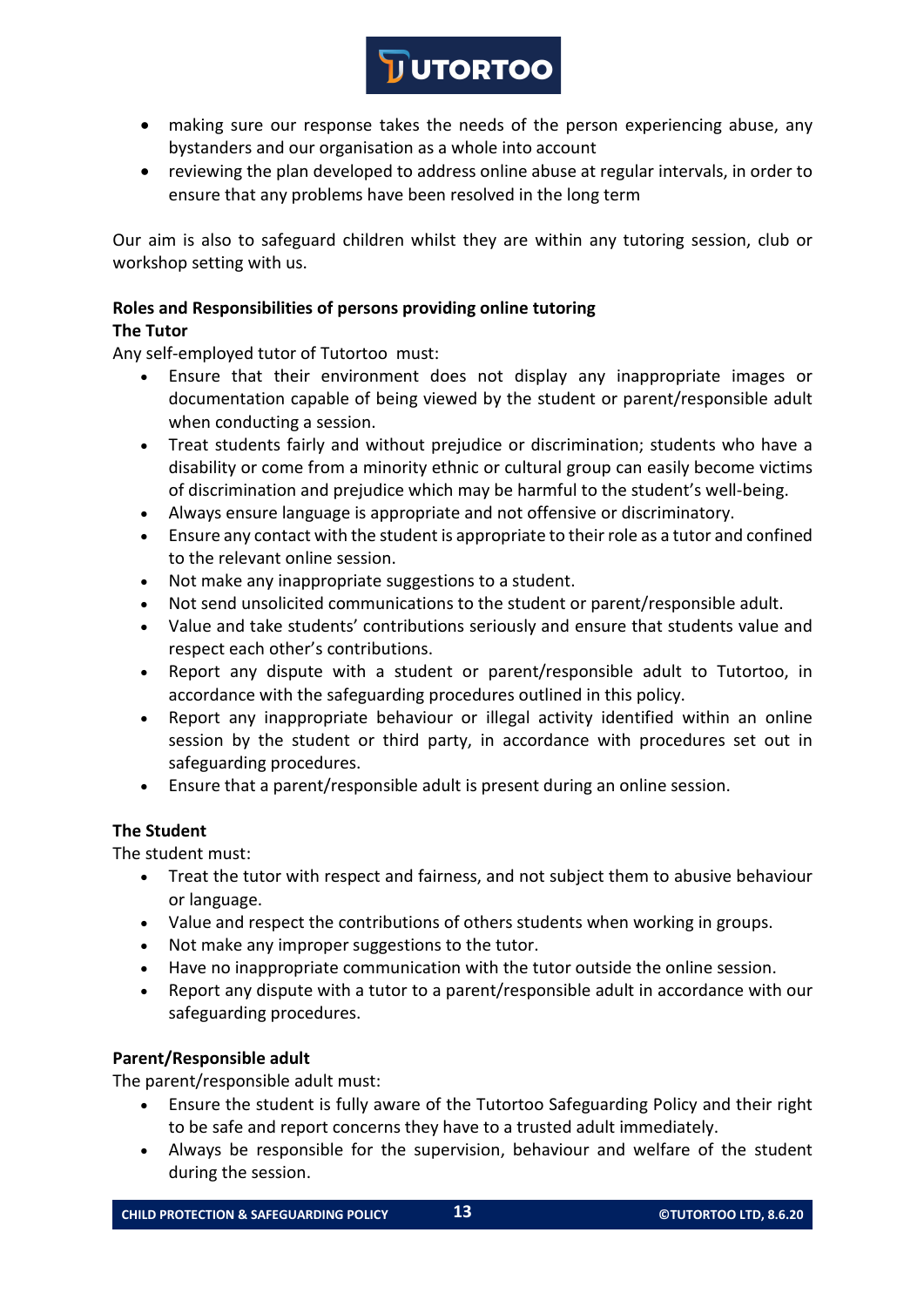# **JUTORTOO**

- Always be responsible for the physical environment of the pupil during the session ensuring it is safe and appropriate.
- If they consider it appropriate, be present or available during a tutor session so any concerns encountered by the student can be reported as soon as possible and ensure the student and tutor are behaving in an appropriate manner.
- Ensure that tutors will be treated with respect and fairness by the student and will not be subjected to abusive behaviour or language.
- Ensure that no improper suggestions are made by either the tutor or student.
- Ensure the student has no inappropriate communication with the tutor outside the online session.
- Report any unsolicited communications between the tutor and student.
- Report any dispute with a tutor to Tutortoo in accordance with procedures set out in this document.
- Report any inappropriate behaviour or illegal activity by a tutor in accordance with procedures set out in this document.

# **School and Teachers/school Representative (if session is within school hours and on school premises)**

For the purpose of this policy document a 'responsible adult' includes teachers and school representatives.

The school and teachers or school representative shall:

- Be responsible for the welfare of the student during the session.
- Be responsible for the physical environment of the student during the session, ensuring that it is safe and appropriate.
- Be responsible for behaviour of the student during the session, ensuring that tutors will be treated with respect and fairness and will not be subjected to abusive behaviour or language.
- Ensure that no improper suggestions are made by either the tutor or student.
- Be present or available for the student during the session to address any issues.
- Report any dispute with a tutor to Tutortoo in accordance with procedures set out in this document.
- Report any inappropriate behaviour or illegal activity by a tutor within a session in accordance with procedures set out in this document.

If the Online Lesson session has been arranged by the school but takes place outside school hours and away from school premises, it is the responsibility of the school to make the appropriate parent/responsible adult aware of the Safeguarding Policy and that both parties agree their safeguarding responsibilities.

# **Director/Management of Tutortoo**

The Director/Management of Tutortoo shall:

- Conduct a rigorous interview with questions including safeguarding children with tutors and club leaders before they are permitted to join Tutortoo, ensuring refrences and that a complete vetting process has been followed.
- Ensure that any dispute between persons using Tutortoo is handled efficiently and fairly without discrimination in accordance with the procedures set out in this document.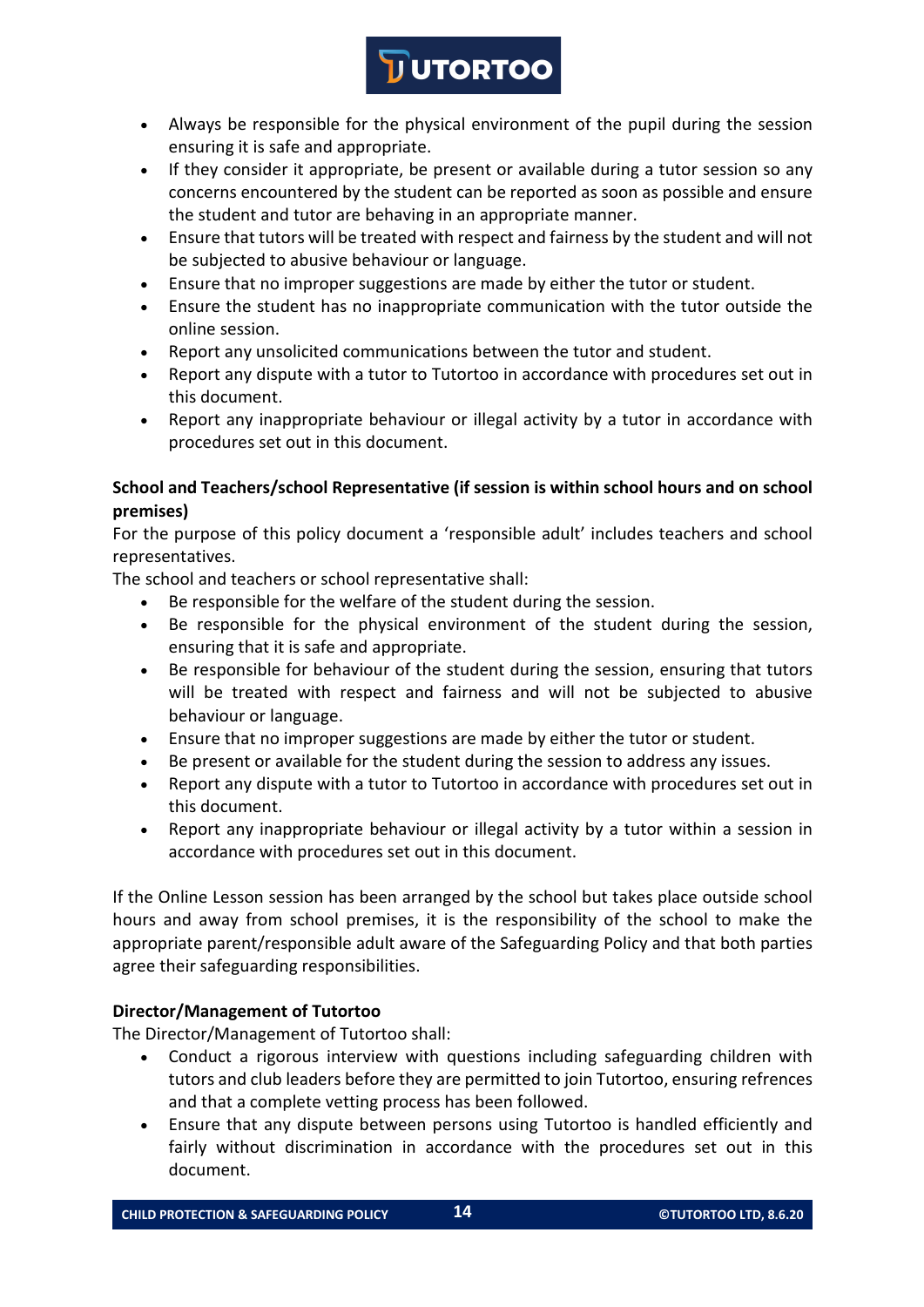- Deal with reports of possible illegal activity promptly, ensuring the safety and wellbeing of the student and/or tutor or club leader in accordance with the procedures set out in this document
- If appropriate, report to Tutortoo's Designated Safeguarding Officer or employ the services of an independent Child Protection consultant to review a report concerning the welfare of a student ensuring an appropriate course of action is taken.
- Regularly review the policy and procedures to ensure they are relevant and adequate to safeguard all persons using Tutortoo.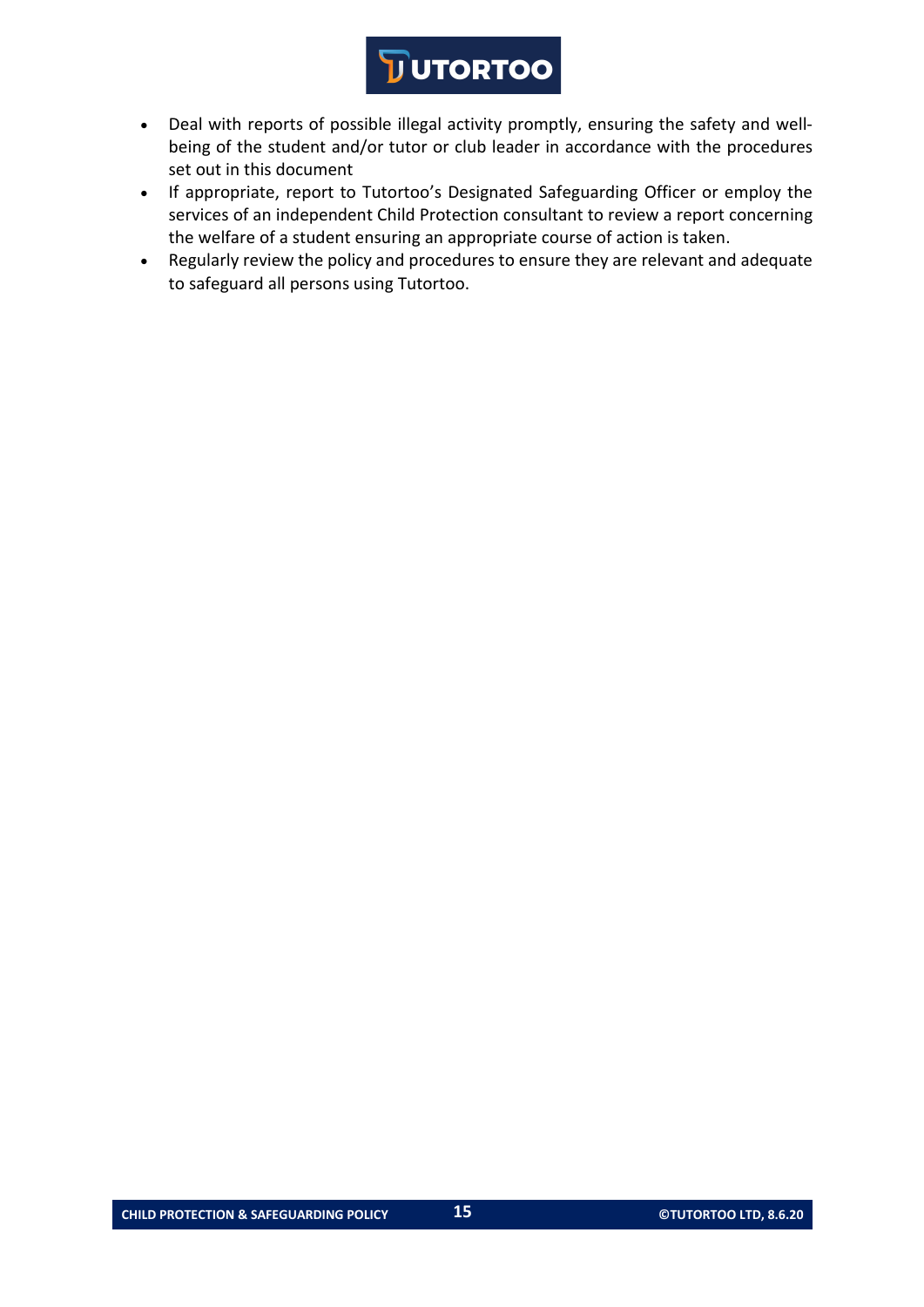## **Anti-Bullying online and offline**

Purpose

- To outline the policy in place regarding bullying and ensure that the appropriate procedures are clear and known to our staff, volunteers, self-employed tutors and club leaders.
- Although we are a tutoring and club company, and the programmes we run with children are not long-term, we have included an anti-bullying policy in the case of incidents during our time with them which could distress a child and require further action.

Definition

- Bullying is deliberately hurtful harmful behaviour, usually repeated over a period of time, where it is difficult for the victims to defend themselves.
- It can cause considerable distress and harm to children, to the extent that it affects their health and development and can be a source of significant harm, including selfharm and suicide.
- The four main types of bullying are:
	- $\circ$  physical abuse: hitting, kicking, stabbing and setting alight including for filming with mobile telephones and theft, commonly of mobile phones
	- o verbal or mobile telephone / online (internet) message abuse (e.g. racist, sexist or homophobic name-calling or threats: this type of physical bullying may include sexual harassment
	- $\circ$  mobile telephone or online (internet) visual image abuse: these can include real or manipulated images
	- $\circ$  emotional abuse e.g. isolating an individual from the group or emotional blackmail
- Information and Communication Technology (ICT) based forms of child physical, sexual and emotional abuse can include bullying via mobile telephones or online (internet) with verbal and visual messages (NSPCC, 2017).
- Tutortoo will, under no circumstances, tolerate bullying of children, and will take immediate action as outlined below.

Actions

- Staff, volunteers, self-employed tutors and club leaders will set a good example for children, and ensure that it is made clear that bullying will not be tolerated at any time.
- If an incident of bullying is discovered or reported, the person alerted will reassure and support the students involved, before making detailed notes of the incident, reporting it to the Designated Safeguarding Leader, and, if deemed necessary, to parents or carers.
- If an incident of bullying is witnessed by an adult, that adult may need to take action to separate the children, and if necessary contact the parents of the child/ren to deal with the matter.
- If the incident is serious, Tutortoo will consider banning the accused (or bullies) from future activities with us until a full and fair investigation has taken place, or permanently where circumstances warrant this.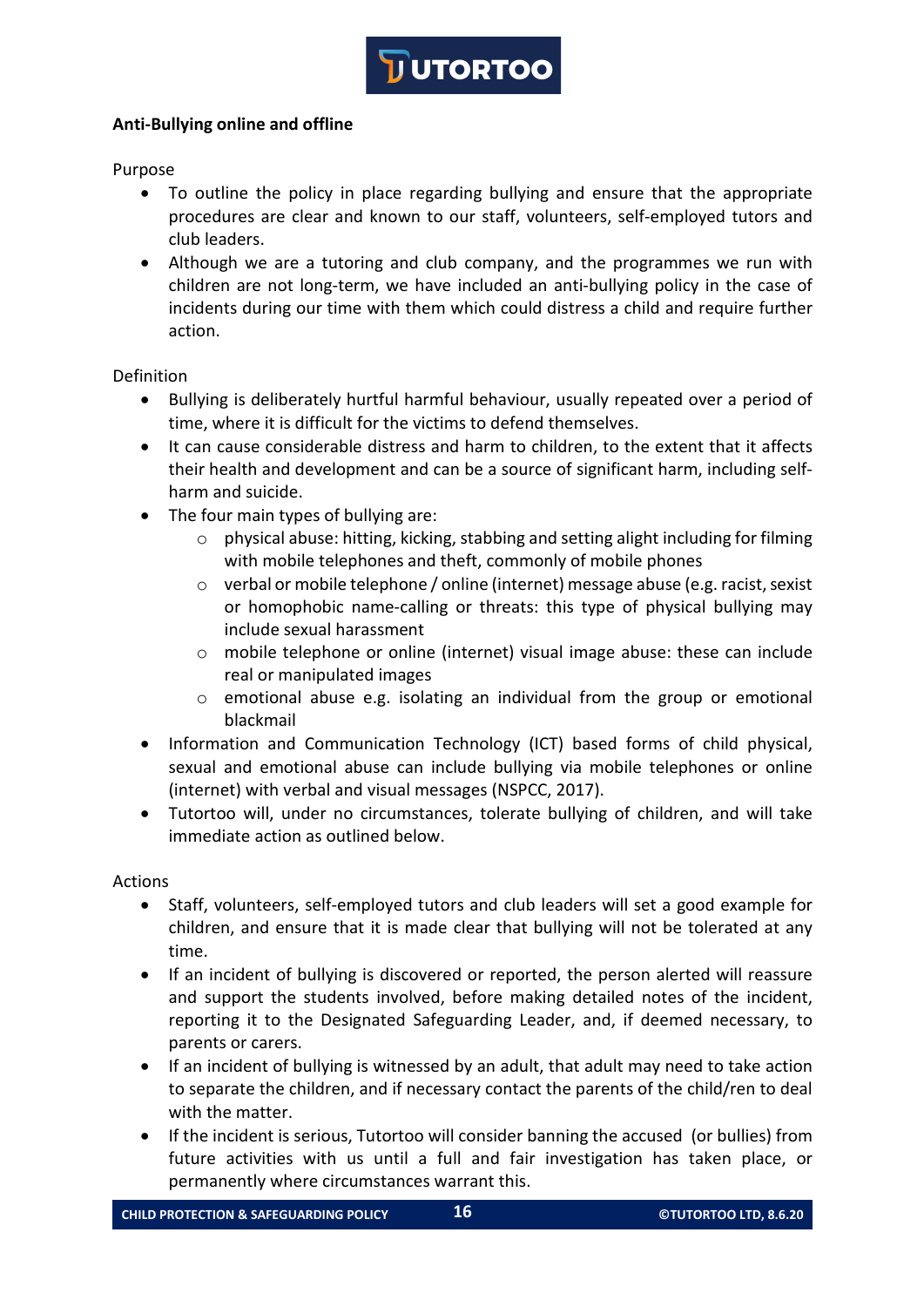

#### **Designated Safeguarding Officer**

Tutortoo has a Designated Safeguarding Officer to:

- offer support and training to all staff, self-employed tutors and club leaders involved in Tutortoo's work.
- ensure that all Tutortoo staff, self-employed tutors and club leaders are sufficiently vetted.
- act as the main point of contact in the event of any allegation or disclosure.
- act as the as the main point of contact between Tutortoo and parents, schools or any other organisation we work with.
- Report concerns about children, families or adults to the appropriate agency without delay.

If there is an allegation, signs and indicators of abuse are identified or if at any point an adult involved with Tutortoo's work fails to comply with any element of the Code of Conduct this information must be passed immediately to Tutortoo's Designated Safeguarding Officer. It is the Designated Safeguarding Officer's responsibility to collect all relevant information and make decisions on how to proceed and contact the LADO Local Authority Officer for a consulation. All employees, self-employed tutors, club leaders, and all other people who engage in work with Tutortoo from time to time, have a duty of care to pass on all relevant information regarding any allegations of abuse, or identified signs and indicators of possible abuse.

Where it is decided that the information contained in the safeguarding concern constitutes a Safeguarding Allegation, the Designated Safeguarding Officer will follow Tutortoo's procedure for the management of a safeguarding concern being raised.

When a safeguarding concern is raised the Designated Safeguarding Officer will determine what action is needed and consult the appropriate agency. The action taken may include monitoring the situation, a referral to children's social care, LADO or the police or taking no action. Whatever decision is taken they will record this together with a rationale, even if no further action is to be taken. A decision to take no further action, monitor, or defer a decision is taken as seriously as a decision to make a referral.

Any referrals to statutory services must be made by the Designated Safeguarding Officer without delay no later that 24 hours from receiving the concern, unless it is an emergency, or they consider it better for another person to make the referral and report back.

Any referrals to statutory services must be followed up in writing within 24 hours and feedback received/sought within 3 working days of having made the referral to check what action is being taken. It is the responsibility of the Designated Safeguarding Officer to ensure this takes place and to ensure that comprehensive records are maintained.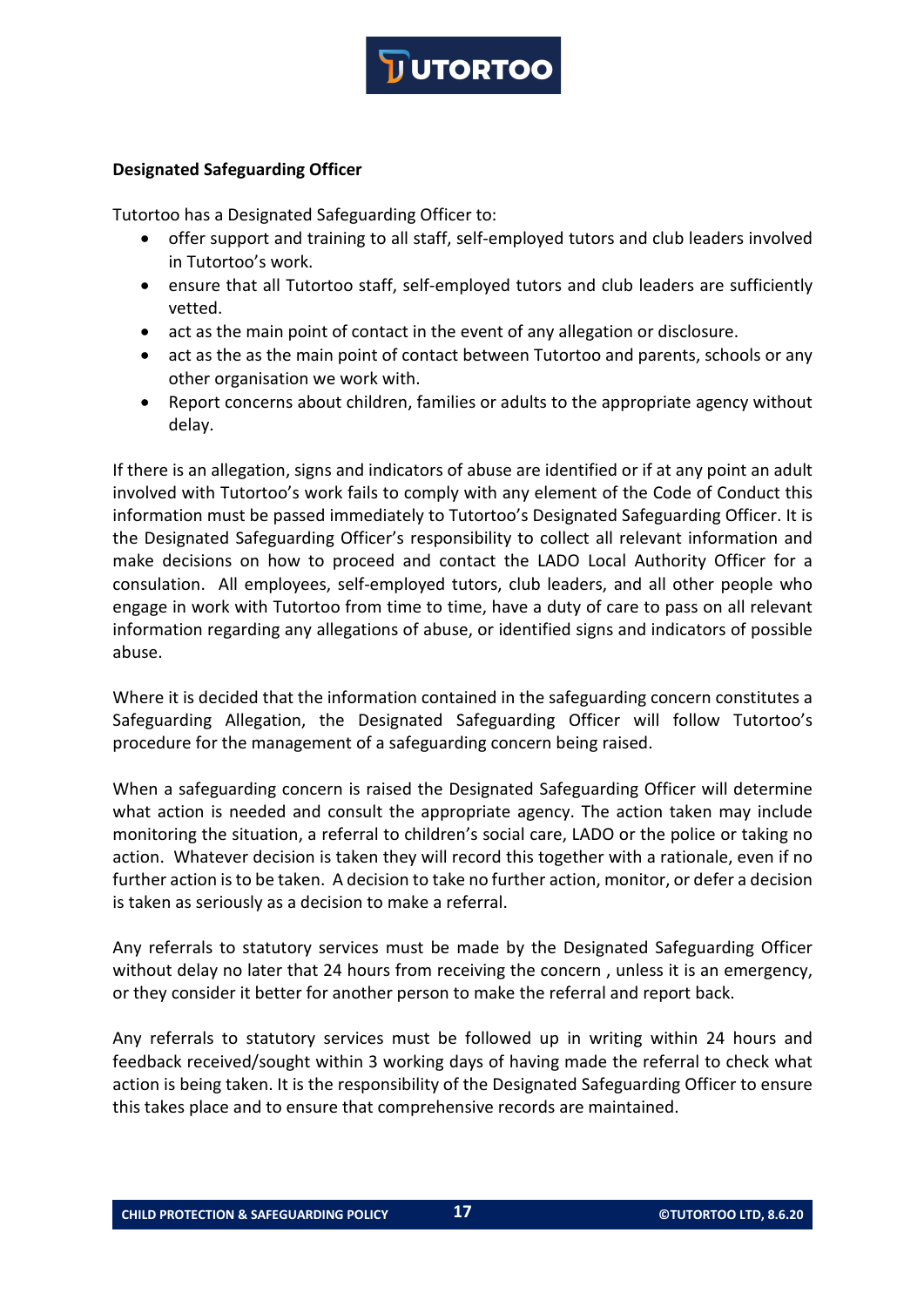

### **Escalation**

If, after reporting on a concern, it is evident that the local authority or other agency has not taken appropriate next steps in relation to the safeguarding concern, then the Designated Safeguarding Officer will determine if the matter needs escalating. The Children Safeguarding Strategic Partnerships will have specific procedures to be followed in such instances where escalation is warranted. A record of any decisions and outcomes must be kept by the Designated Safeguarding Officer.

Information of who the Designated Safeguarding Officer is within the branch you work with and their contact information will be supplied to you upon joining the branch. In the event that you do not have this information, please contact the owner of the branch you are working with or email info@tutortoofranchise.co.uk for their details.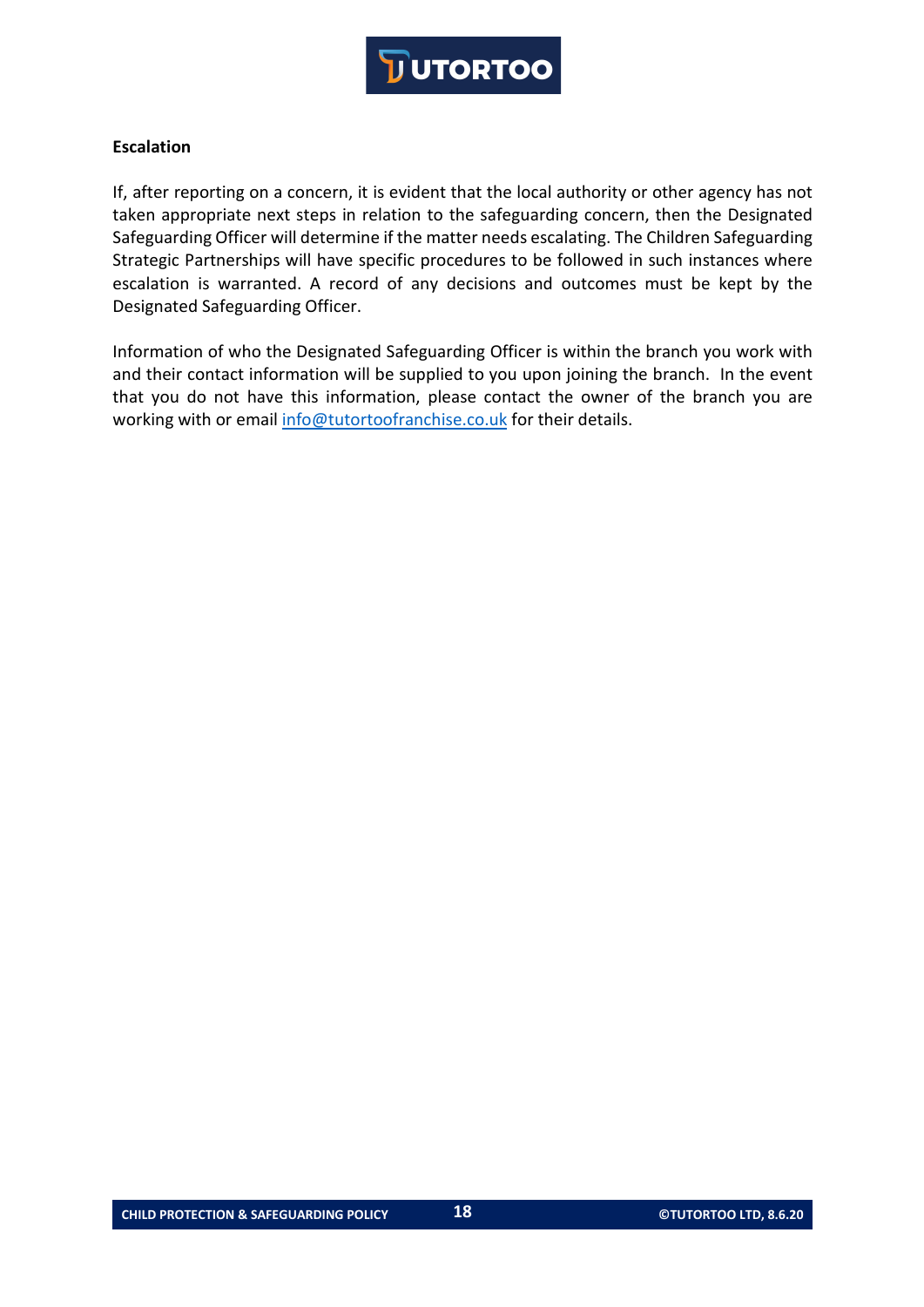

# **Safeguarding Report Form**

You must report any safeguarding concern to the Designated Safeguarding Officer by telephone as soon as possible and within 24 hours.

Complete as much detail on this form as possible. For advice completing this form please contact the Designated Safeguarding Officer. If a child or adult is at immediate risk of harm or needs medical attention contact the emergency services on 999.

### **Details of the child/ren**

| Name(s):                                                                    |  |                |  |
|-----------------------------------------------------------------------------|--|----------------|--|
| Age:                                                                        |  | Date of Birth: |  |
| Religion:                                                                   |  | Ethnicity:     |  |
| Sex:                                                                        |  |                |  |
| Telephone:                                                                  |  | Email:         |  |
| Additional needs (eg disability, language is spoken, interpreter required): |  |                |  |
|                                                                             |  |                |  |
|                                                                             |  |                |  |
| Home address of child/ren or adult as risk:                                 |  |                |  |
|                                                                             |  |                |  |
|                                                                             |  |                |  |
| Parent or carer(s) name(s) and contact telephone number:                    |  |                |  |
|                                                                             |  |                |  |
|                                                                             |  |                |  |
| Any other relevant information:                                             |  |                |  |
|                                                                             |  |                |  |
|                                                                             |  |                |  |

**Where relevant details of Tutortoo's employee or self-employed tutor or club leader about whom the allegation has been made, or concern has been raised about.**

| Name(s):      |                |  |
|---------------|----------------|--|
| Age:          | Date of Birth: |  |
| Role:         | Telephone:     |  |
| Home address: |                |  |

**Your details (the person making the report)**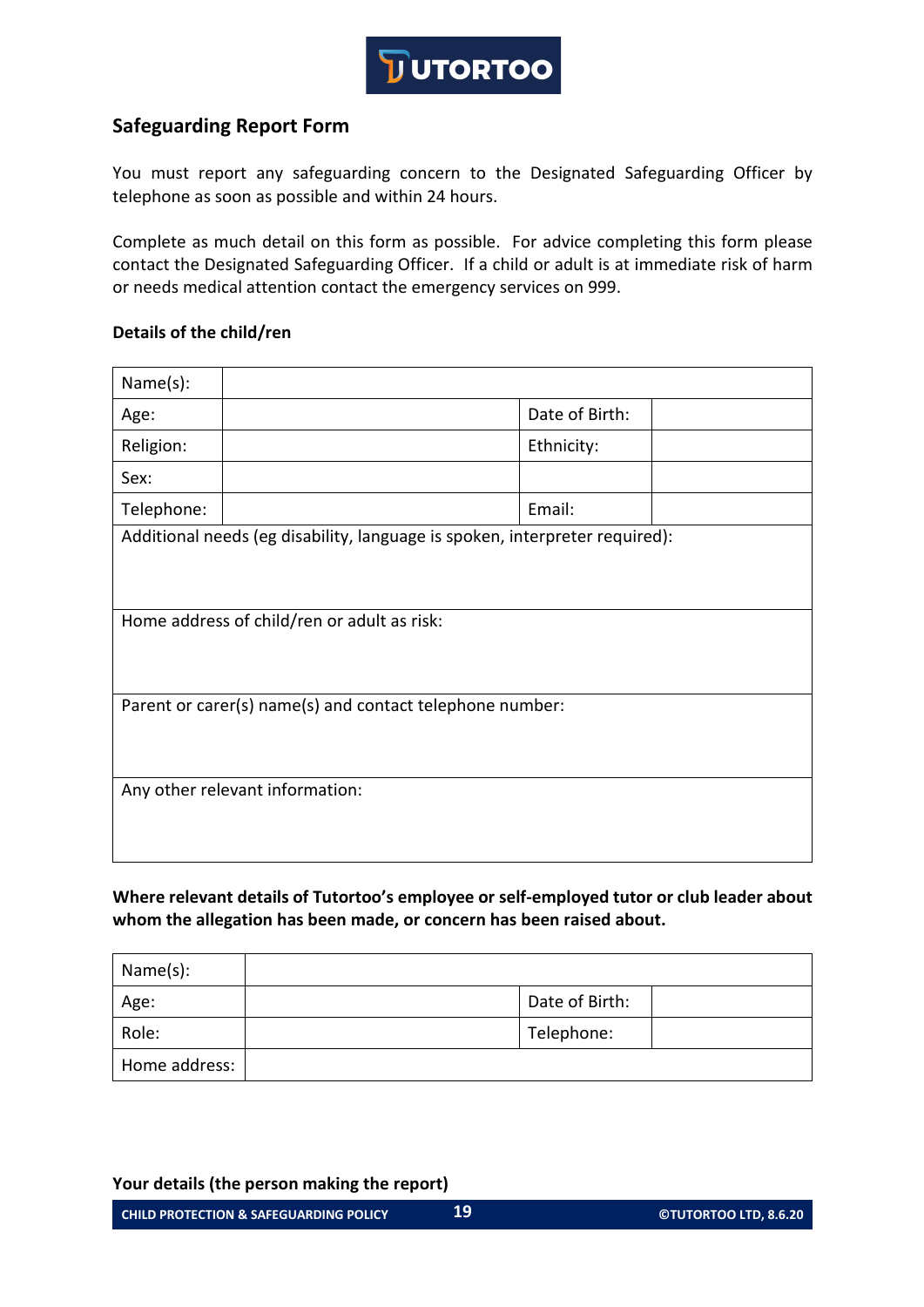

| Name(s):                                                        |  |  |                |  |
|-----------------------------------------------------------------|--|--|----------------|--|
| Role:                                                           |  |  | Date of Birth: |  |
| Email:                                                          |  |  | Telephone:     |  |
| Date & time of making this report:                              |  |  |                |  |
| Date and time you first received<br>information or identified a |  |  |                |  |
| concern:                                                        |  |  |                |  |

#### **Safeguarding Report**

| Are you reporting your own concerns or responding to concerns raised by another person? |
|-----------------------------------------------------------------------------------------|
|                                                                                         |

If responding to concerns or behaviours raised by another person please provide their name, role and contact details (if known):

Please add any other relevant information known about the family/child/adult at risk circumstances:

Referral background:

When was the referral made, by whom, in what form? How was it discovered? Is it online or offline?

Concern raised/allegation: What is the allegation, or the nature of the concern raised? Include as possible.

Has the child or adult at risk given an account of what happened? (eg of any incident, injury, disclosure, behaviour) (give details):